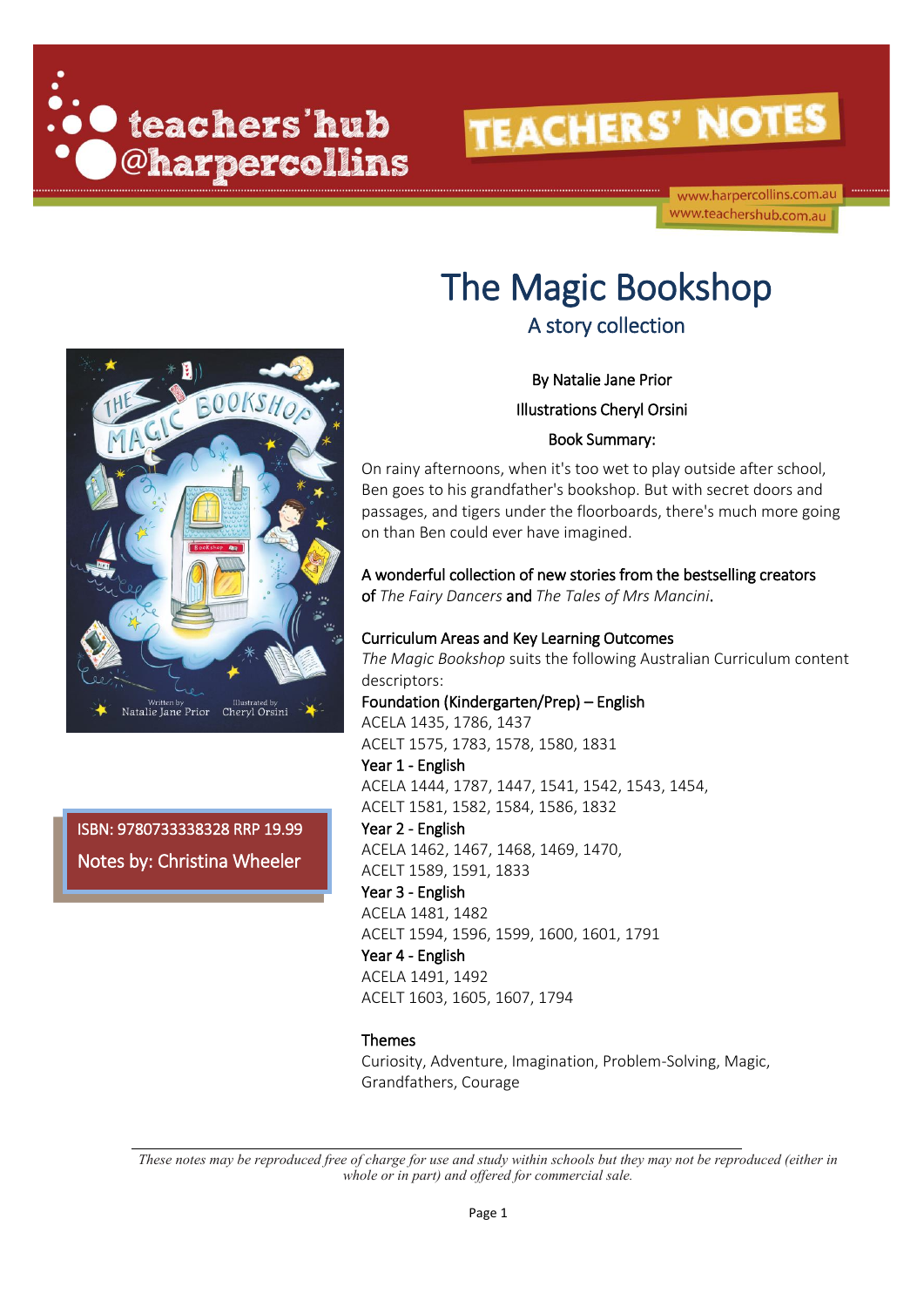

www.harpercollins.com.au www.teachershub.com.au

#### **Contents**

#### Summary

*The Magic Bookshop* is a collection of three stories that share Ben's adventures when he visits his grandfather's bookshop. Exploring the value of imagination, courage and problem-solving, the stories are complemented beautifully by the illustrations, incorporating visual literacy. Within the classroom setting, the written text will allow for discussion of text structure, including narrative organisation, sentence construction, parts of speech and subject-specific vocabulary. It also allows for several retelling and play-based activities.

#### About the author

NATALIE JANE PRIOR is the author of numerous books for children and young adults. Her work includes the classic picture book The Paw and its sequels (illustrated by Terry Denton), the internationally successful fantasy series Lily Quench, which has well over half a million copies in print, and which was broadcast on BBC Radio in 2006, and The Minivers, a four book series published by Penguin Australia and Scholastic UK. Natalie has collaborated many times with Sydney based illustrator, Cheryl Orsini, most recently on the picture book PomPom (Penguin, 2013) and story book The Fairy Dancers (ABC Books, 2015) and The Tales of Mrs Mancini (2016). Natalie's books have won the Aurealis Award (for fantasy and science fiction), the Davitt Awards (for

crime writing), and have been Honour, shortlisted and Notable Books in the Children's Book Council of Australia Awards. She lives in suburban Brisbane with her husband, teenaged daughter and two long-haired red miniature dachshunds called Theo and Jasmine. When not writing she likes reading, gardening, knitting and sewing. Visit her website:

#### About the illustrator

CHERYL ORSINI taught herself to draw as a little girl. She grew a little taller, studied Visual Communications at UTS in Sydney and finally, when she could grow no more, she started illustrating children's books, magazines and decorating a great many peg dolls! She has illustrated over 20 picture books including Caravan Fran (Lothian Books/Hachette Australia), The Tales of Mrs Mancini (ABC Books) The ABC Book of Cars, Trains, Boats and Planes (ABC Books), and Pom Pom, Where Are You? (Viking/Penguin). Her illustrations are also sought after by Australian magazines including Gardening Australia and The School Magazine. Cheryl lives in Sydney, with her husband and daughter. Visit her website: www.cherylorsini.com

#### Themes

- Curiosity
- Adventure
- Imagination
- Problem-Solving
- Magic
- Grandfathers
- Courage

#### Key curriculum areas

• English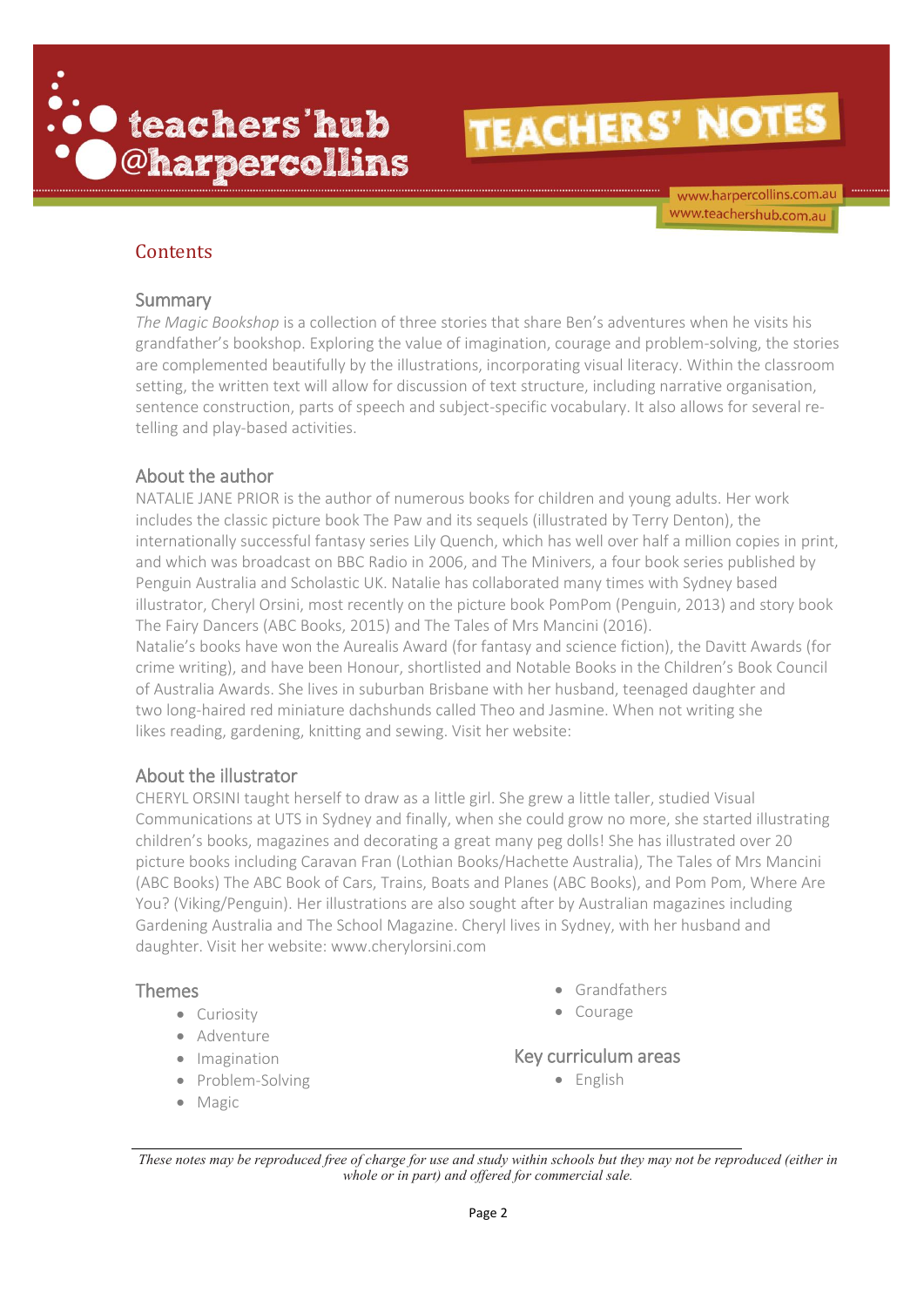

www.harpercollins.com.au www.teachershub.com.au

#### Exploring the context of literature

- Why do you think the author has chosen a bookshop as the setting for this book?
- What link is there between books and imagination? How do books help you to use your imagination?
- How does using a boy and his grandfather as the main characters help readers connect with the text?
- Share with a friend the kinds of things you like doing with your grandparents, especially when you are at their place.

#### Examining literature

- Why do you think Grandad tells Ben to 'read anything you like'? What would you choose to read if you were Ben? Why?
- When Ben asks if he can read 'scary stuff', Grandad replies 'Especially the scary stuff'. Why is Grandad encouraging Ben to do so?
- How do the illustrations add to the storytelling in *The Magic Bookshop*? Discuss the following questions:
	- Why are the biscuits placed in such an eye-catching position on the second page opening of *Tiger*? How do illustrations help to foreshadow?
	- How does the body language of Ben and the tiger tell the reader more than the words alone? How can we tell what Ben is feeling when he first opens the trapdoor? How does this change when he rides on the tiger's back? How do we know?
	- Why do we see a bird's eye view of the bookshop once the tiger gets loose?
	- Why does the spiral staircase of the bookshop replicate the steps of a lighthouse?
	- Why does Grandad seem to disappear or be busy at just the right time? What clues do we get that Grandad doesn't want to spoil the mystery and adventure that Ben is encountering?
	- Why does the author deliberately hold back on using the word 'tiger' for so long, even though the illustrations show a tiger to readers? Discuss the importance of readers having the space to make their own connections.
	- Why, when Grandad calls out to see if Ben is alright, does Ben say everything is 'Fine'? How would the story change if Ben called for Grandad's help instead? Which option makes for a more interesting story?
	- Are Ben's adventures real or based on the books he is reading at Grandad's bookshop? Discuss.
	- Discuss the author's use of imagery in examples such as:
		- Its striped coat rippled across the books
		- There was a last flicker of orange and black stripes
		- He… heard a roar that surged and faded, like the sound of waves in a shell
		- He could smell the sea
		- The lighthouse lamp flashed out across the beating waves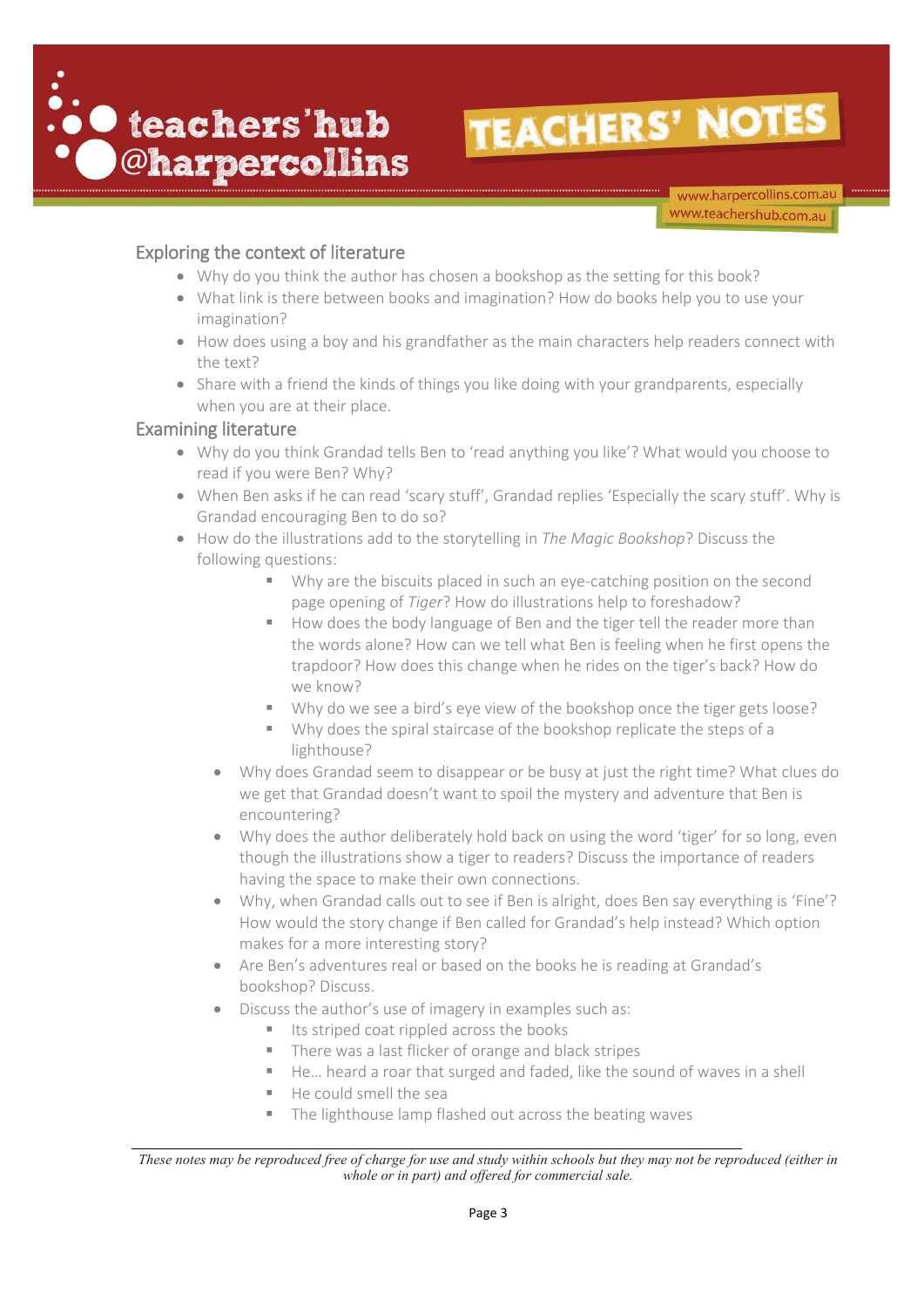

www.harpercollins.com.au www.teachershub.com.au

- Discuss the line breaks of the following lines, discussing why they have been formatted in this way:
	- **But the tiger had someone else in mind**
	- If the same to rain Lightning struck and the storm bore down on Fingernail Rock
- Choose one of the three stories to map on a story graph, showing its orientation, complication, climax and resolution.
- Why does Ben suspect his grandfather knows more than he lets on?
- How can we tell from the illustration on the first page opening of *Lighthouse* that Ben is loving his time with Grandad in the bookshop?
- When Ben tells his grandfather that he 'learned how to disappear', why does Grandad reply, 'It's useful to know how to do that.'

#### Responding to Literature

- Create your own bookshop or lighthouse shop. Make books or souvenirs and ice-blocks to sell. Use pretend money and take turns being the shopkeeper and customer.
- Ben and his Grandad share a special relationship. What kind of relationship do you have with your grandparents? Write a reflection to share some of your special memories.
- Which is your favourite of the three stories? Why? Share with a friend.
- Write a reflection that discusses how Ben shows courage in *The Magic Bookshop.*
- After reading *Tiger*, but before reading *Lighthouse*, brainstorm what might happen in this story using just the cover page of the story.
- Write a recount of a game you have invented using your imagination.
- Using large boxes, create your own make believe world such as a pirate ship or cowboy fort. After playing, record details of your game.
- Choose one of the three stories in *The Magic Bookshop* to retell through either drama or storytelling.
- Discuss the foreshadowing that occurs when 'Ben looked out anxiously over the waves. A big cloud was forming in the distance.' Predict what might happen next.
- In *Magician*, we are told 'Unfortunately…his grandfather was too busy to talk.' Play a game of 'Fortunately, unfortunately' in circle time – for example – *Fortunately, it was sunny outside; unfortunately, I was wearing my winter coat; fortunately, it started to rain; unfortunately, it stopped after one minute.* Each person must build on the comment made by the person before them.
- Ben feels excited that the magician is going to make him disappear. How would you feel if you were Ben?

#### Creating Literature

- Imagine that it is something other than a tiger hiding behind the trap door. Write an alternative story about Ben's encounters using your ideas.
- Using an X Chart, brainstorm what you would see, hear, feel and smell at the seaside. Use these ideas to write a description of the sea.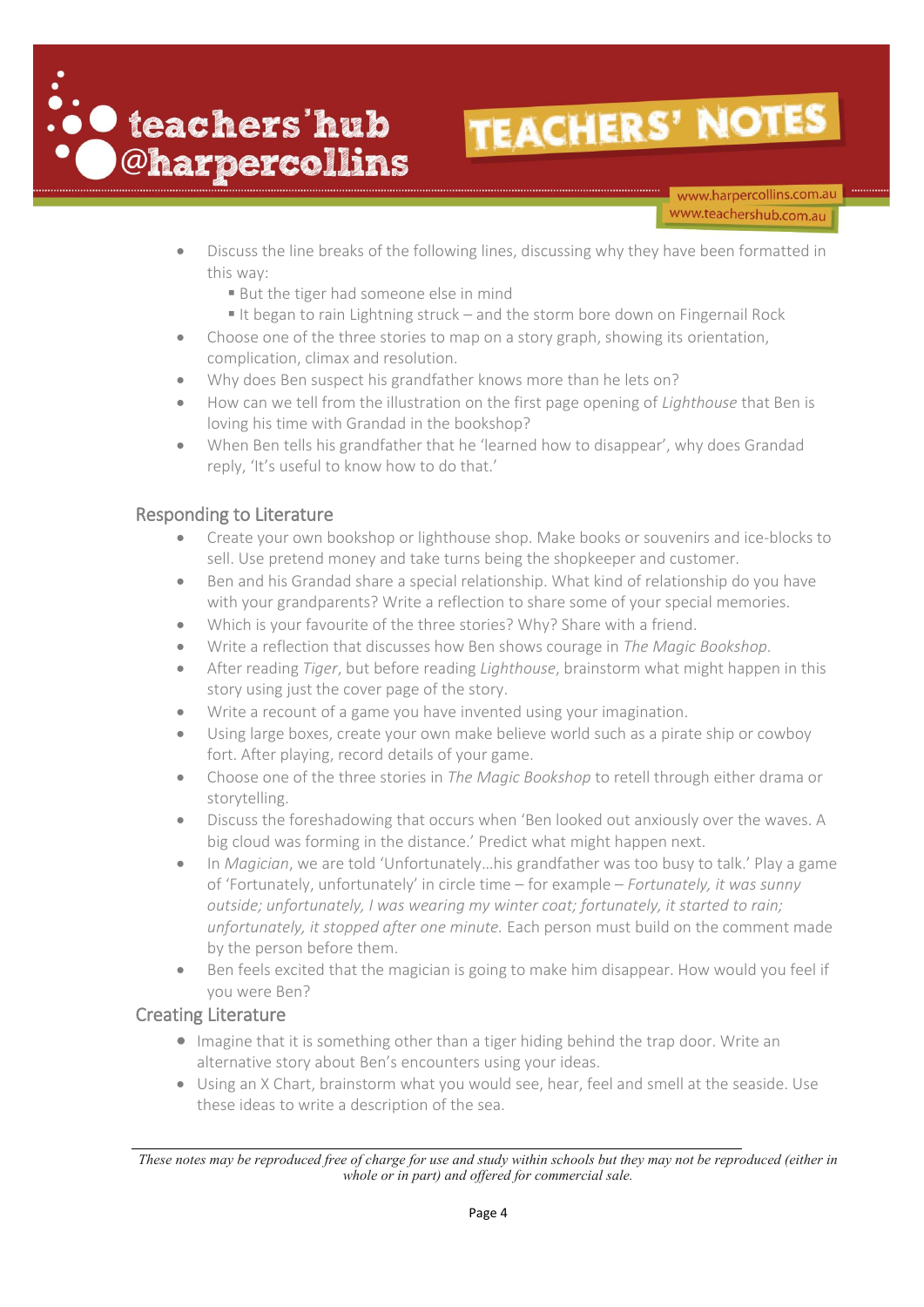

www.harpercollins.com.au www.teachershub.com.au

- Plan and write another adventure that Ben could have in *The Magic Bookshop*.
- In groups of three, devise a main character, a family friend or relative and a setting on which to base your own book, similar to *The Magic Bookshop*. Have each group member write and illustrate one of the three stories that will be included in this book.
- In the role of Ben, write a diary entry of your day as a lighthouse keeper.
- Write about your experiences of the storm from the perspective of one of the shipwrecked family members.
- On the last page of *Lighthouse*, we can see postcards at the Bookshop's counter. In the role of Ben, write a postcard to Grandad about your adventures at the lighthouse.
- In the role of an audience member, write a recount of the magic show you've attended.

#### Examining text structure and cohesion (including punctuation)

- Use the first page opening of *Tiger* to explore the conventions of dialogue. Take note of the punctuation before speech marks close, as well as using a new line each time the speaker changes.
- Discuss the fact that when used, dialogue is limited to only a few lines at a time before being broken up with some action. Why is this important to consider in your own writing?
- Discuss the technique of introducing dialogue with a preceding sentence, for example:
	- Ben thought a bit. 'Things you can hear,' he said. 'Things you can *see* that shouldn't be there.'

#### Examining Grammar and Vocabulary

• With older students, use the sentence structure in *Tiger* to model the concepts of simple, compound and complex sentences, before asking students to demonstrate their understanding with examples from *Lighthouse* and *Magician*. Include adverbial phrases as well as main/independent and subordinate/dependent clauses. (*The Australian Curriculum: English* Glossary unpacks these concepts further.)

Simple Sentence - consists of only one clause, with a single subject and predicate (the action or verb). Ben turned a page of his book.

 $Ben \rightarrow subject$ turned  $\rightarrow$  predicate

Compound Sentence - at least two independent clauses that have related ideas, joined by a coordinating conjunction (FANBOYS – for, and, nor, but, or, yet, so)

Ben got a handful of biscuits and went looking for a book to read.

Ben got a handful of biscuits  $\rightarrow$  main/independent clause and  $\rightarrow$  conjunction [he] looking for a book to read.  $\rightarrow$  main/independent clause

#### Complex Sentence - an independent clause and at least one dependent clause

On his way to the children's section, he thought he heard something big moving about behind the shelves. On his way to the children's section,  $\rightarrow$  subordinate/dependent clause he thought he heard something big moving about behind the shelves.  $\rightarrow$  main/independent clause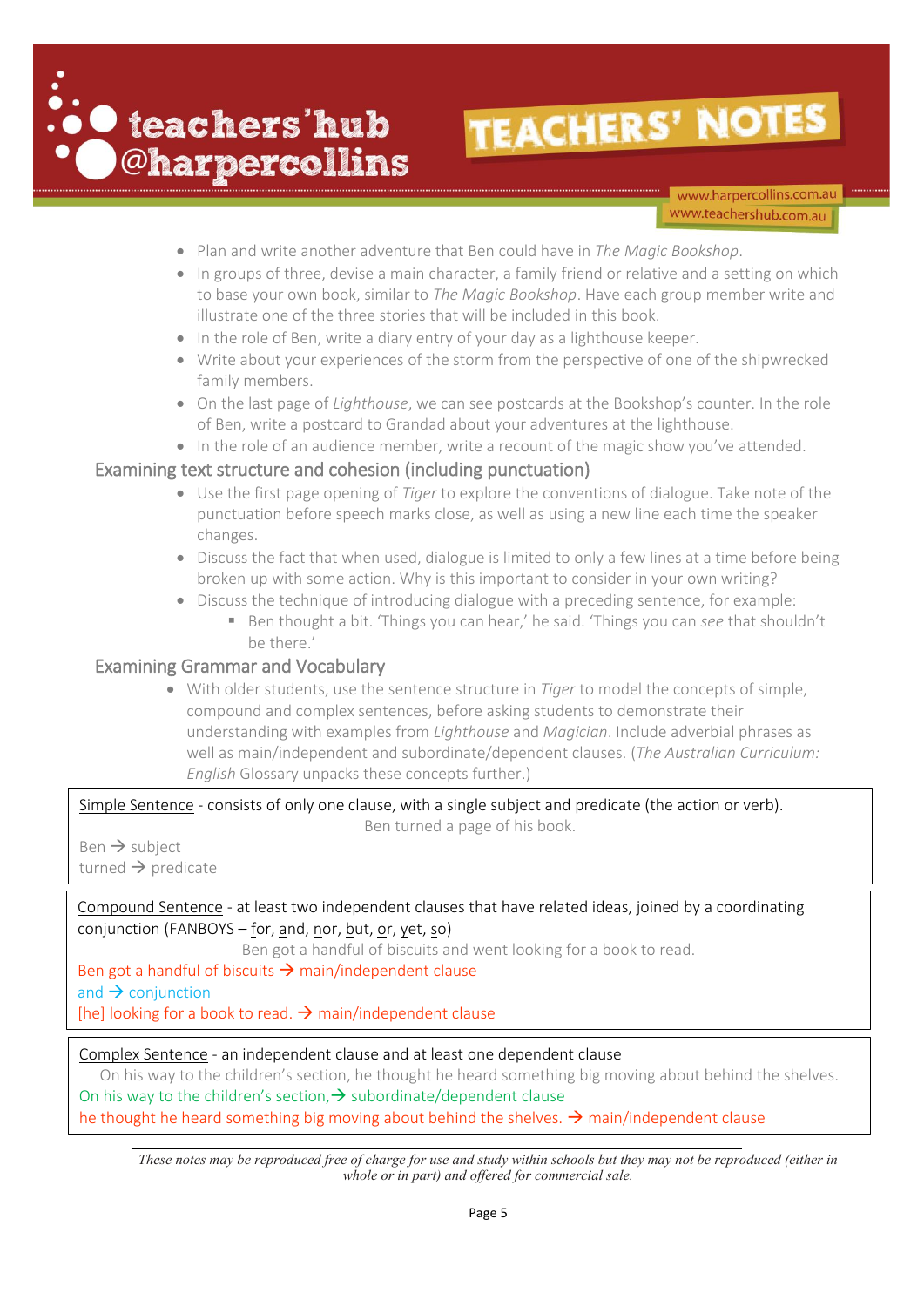

www.harpercollins.com.au www.teachershub.com.au

Additional activities to help explore sentence structure include:

- o Converting a compound sentence into two simple sentences
- o Converting two simple sentences into a compound sentence
- o Adding adverbial phrases to a simple sentence
- o Converting a simple sentence into a complex sentence by adding a subordinate/dependent clause
- o Identifying the types of sentences used on a particular page of *The Magic Bookshop*
- o Exploring how and why Natalie Jane Prior uses a range of sentence types
- o Discussing the effects of different sentences, especially using simple sentences for impact and to increase the pace/intensify the mood
- o Ensuring a variety of sentence types are used in students' own writing
- o Sentences from *Tiger* to use as models include:
	- **■** Grandad's bookshop had always been mysterious.
	- Before he sat down on the red sofa, Ben made sure he checked underneath it.
	- Soon after Ben began reading, he heard a low, deep rumble beneath the floorboards.
	- His grandfather was busy with a customer and did not answer.
	- The longer he read, the louder the rumbling got.
	- The rumbling was now a growl.
	- **■** It was a TIGER!
- Using the three vocabulary lists below, complete the following tasks:
	- Match the vocabulary list to the story it comes from
	- Categorise the words into nouns, verbs, adiectives and 'other'
	- Using as many words from the list as you can, retell one of the stories
	- In teams, create word walls with simple definitions for each of the stories
	- Highlight words that appear in more than one list
	- Use as sight words
	- **Use in weekly spelling lists**
	- Write sentences using some of the words in each list
	- Explain to friend what the words mean
	- Scramble the words and categorise them into the correct story's word list
	- Arrange the list in alphabetical order

*These notes may be reproduced free of charge for use and study within schools but they may not be reproduced (either in whole or in part) and offered for commercial sale.*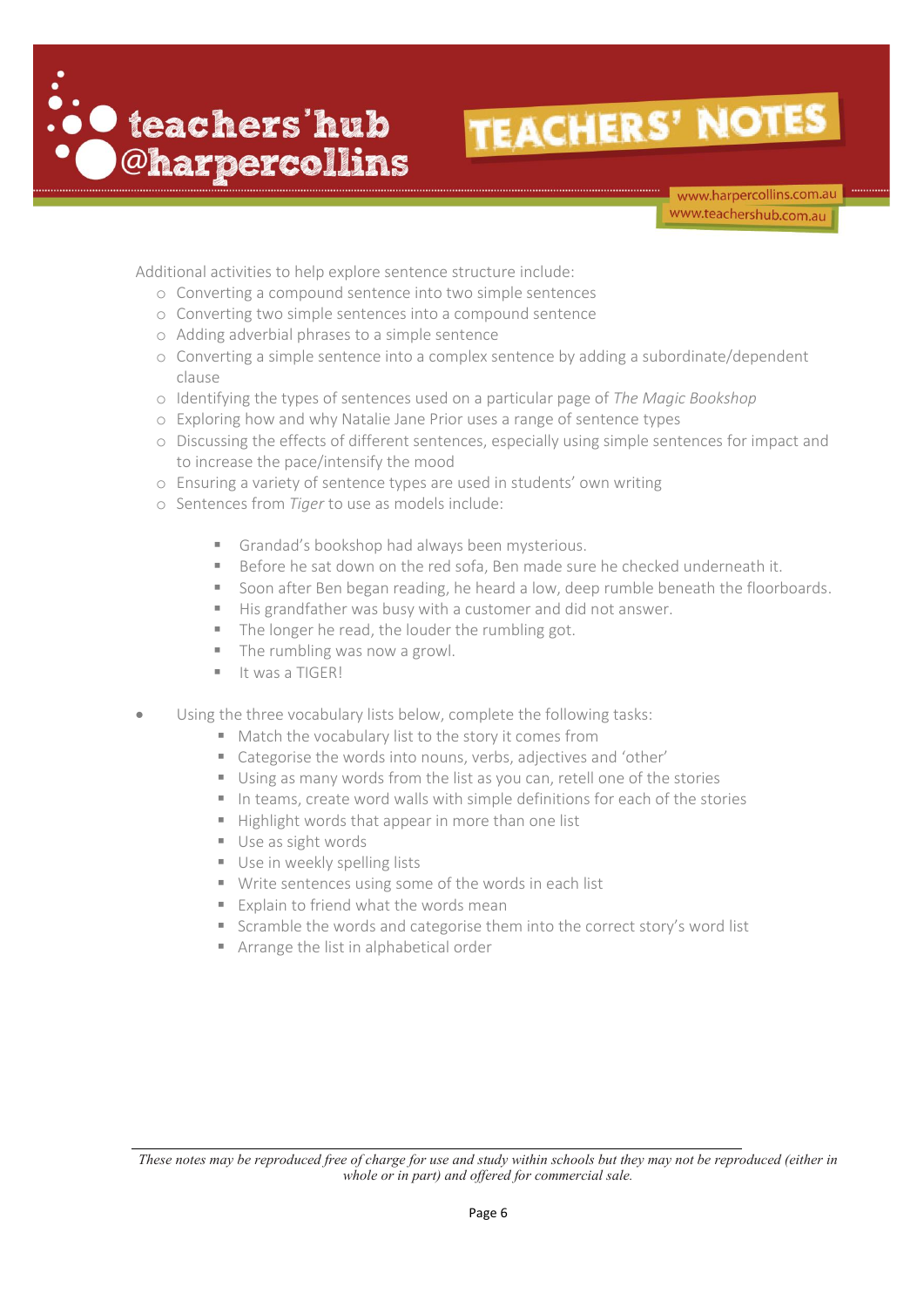

www.harpercollins.com.au www.teachershub.com.au

| <b>Vocabulary Lists</b> |              |               |
|-------------------------|--------------|---------------|
| counter                 | suspected    | alarming      |
| danger                  | notice       | rapped        |
| especially              | unusual      | wand          |
| scuff                   | depends      | peeped        |
| rumble                  | receiver     | audience      |
| growl                   | surged       | tapped        |
| frighten                | faded        | shoulders     |
| customers               | rocked       | tightrope     |
| pounded                 | bucked       | confetti      |
| sprang                  | lighthouse   | rabbit        |
| disappeared             | fluttered    | dove          |
| mysterious              | launch       | draped        |
| trapdoor                | foghorn      | popped        |
| pounded                 | particularly | hungry        |
| frighten                | souvenirs    | furiously     |
| hunted                  | visitors     | cabinet       |
| rippled                 | shipwrecked  | somersaulted  |
| browsing                | dusk         | excited       |
| gardening               | roosted      | convinced     |
| science fiction         | anxiously    | unfortunately |
| cookery                 | gallery      | curling       |
| sturdy                  | forming      | mist          |
| delicious               | bore         | pouring       |
| quarry                  | towels       | performed     |
| lured                   | flashed      | confused      |
| enormous                | glimpse      | cloak         |
| lair                    | sounded      | clapped       |
| wrestled                | lifeboat     | crowd         |
| flicker                 | dangerous    | curtains      |
| vanished                | cocoa        | applause      |
| musty                   | sandwiches   | assistant     |
|                         | bunks        | spotlight     |
|                         | familiar     | snapped       |
|                         |              | magician      |
|                         |              | unicycle      |
|                         |              | wand          |
|                         |              | vanished      |
|                         |              | bowed         |
|                         |              | goldfish      |
|                         |              | flourish      |
|                         |              | handkerchief  |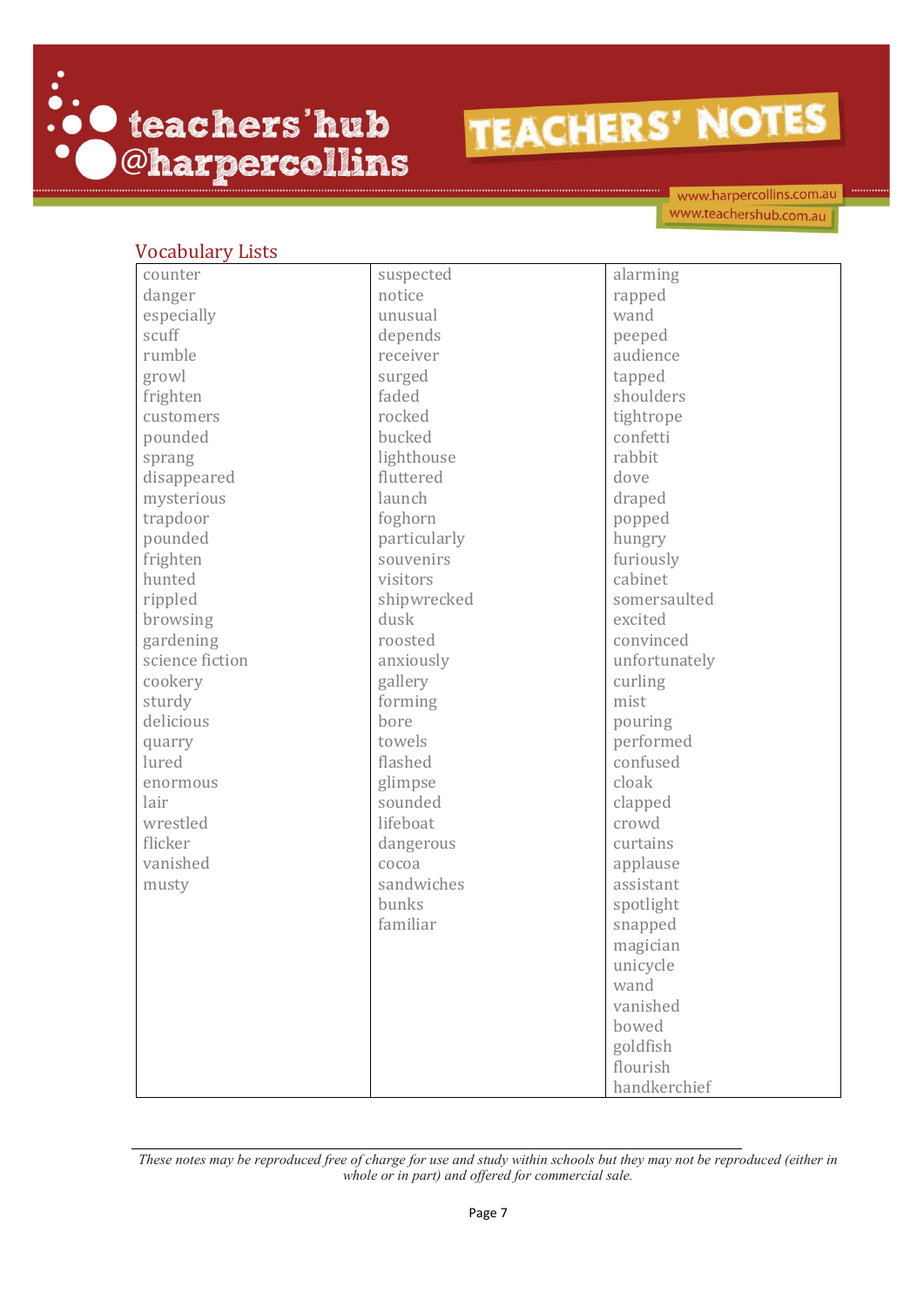



www.harpercollins.com.au www.teachershub.com.au

### The Magic Bookshop Crossword Puzzle



- 9 outdoor overgarment
- 10 a long, thin stick or rod
- 11.designed to give out light
- Down

Across

- 1 a hinged or removable panel in a floor, ceiling, or roof.
- 2 a level surface such as a table or shelf
- 4 the father of one's father or mother
- 5 a person with magical powers
- 7 a continuous sound

#### Answers

Tiger, unusual, lair, cloak, wand, lighthouse, trapdoor, counter, grandfather, magician,rumble.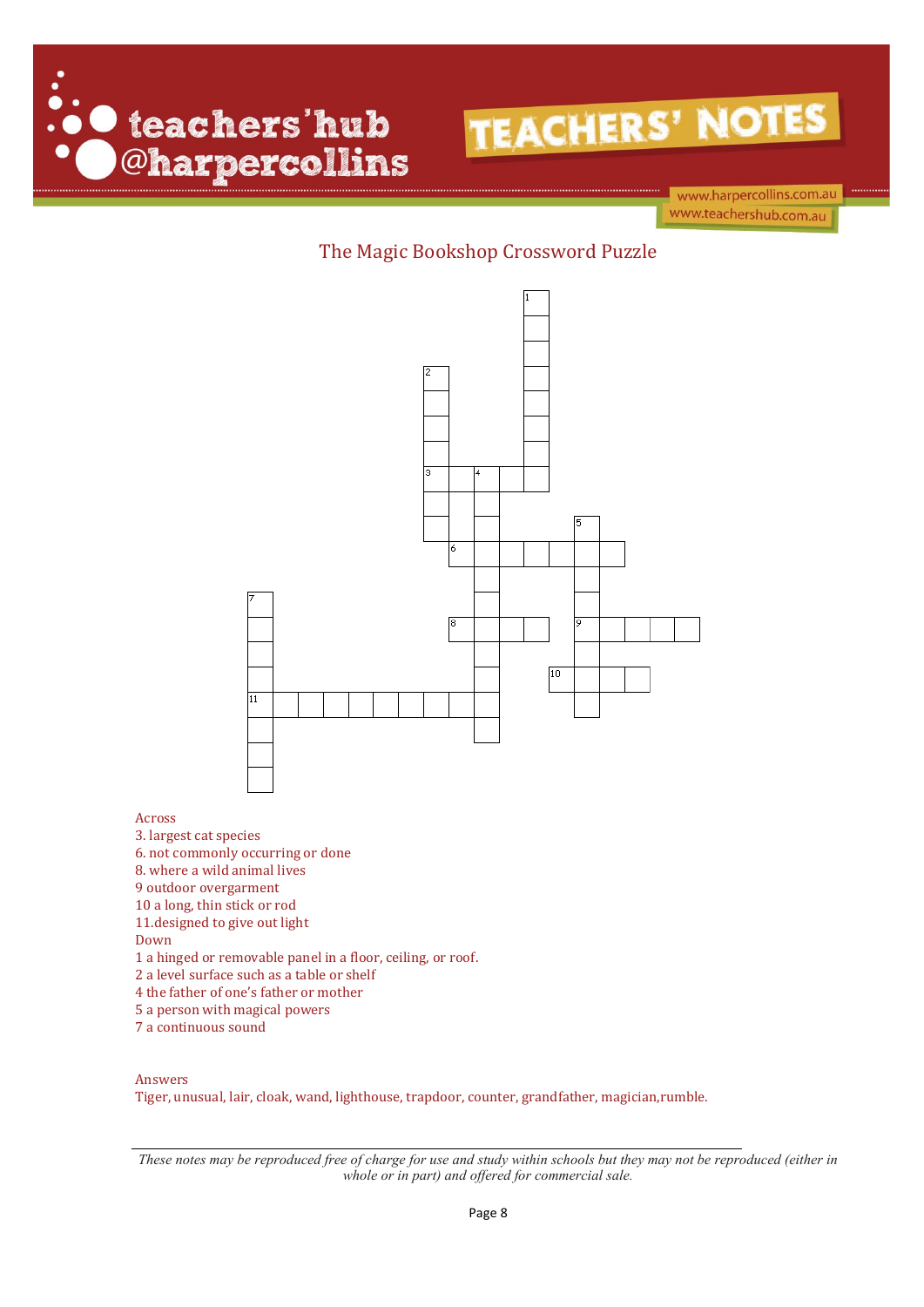



www.harpercollins.com.au www.teachershub.com.au

### Magic tricks

### Magic for kids that will inspire the mini magician.

[Amazing disappearing pencil trick](https://www.kidspot.com.au/things-to-do/activity-articles/amazing-disappearing-pencil-trick/news-story/1a58ac5bf0a06cd6f1dc47a19f7eb83b?ref=collection_view,magic-tricks)

Practising some simple sleight of hand is the key to doing great magic tricks. Show your kids how to perform this impressive disappearing pencil trick and improve their coordination and fine motor skills while you're at it.

[Disappearing coin magic trick](https://www.kidspot.com.au/things-to-do/activity-articles/disappearing-coin-magic-trick/news-story/6e2bbe3da5456e82dfdaaac68df06488?ref=collection_view,magic-tricks)

Perfecting simple coin tricks can be great for a child's fine motor skills and self-esteem. This disappearing coin trick takes some practice and is a classic magic trick to start with.

[Make a trick magic wand](https://www.kidspot.com.au/things-to-do/activity-articles/make-a-trick-magic-wand/news-story/cfc37daa96776601a8256031a4647397?ref=collection_view,magic-tricks)

Make your own fake magic wand to perform an easy disappearing wand trick. The key is in the magician's flourish, watch the video in the link to see how it works.

#### [Bending a coin](https://www.kidspot.com.au/things-to-do/activity-articles/bending-a-coin/news-story/2efcf526241d9b06174a1a8616a4b04c?ref=collection_view,magic-tricks)

Learning to perform magic tricks is a great way for children to develop their confidence and cognitive thinking. This simple coin trick relies on optical illusion.